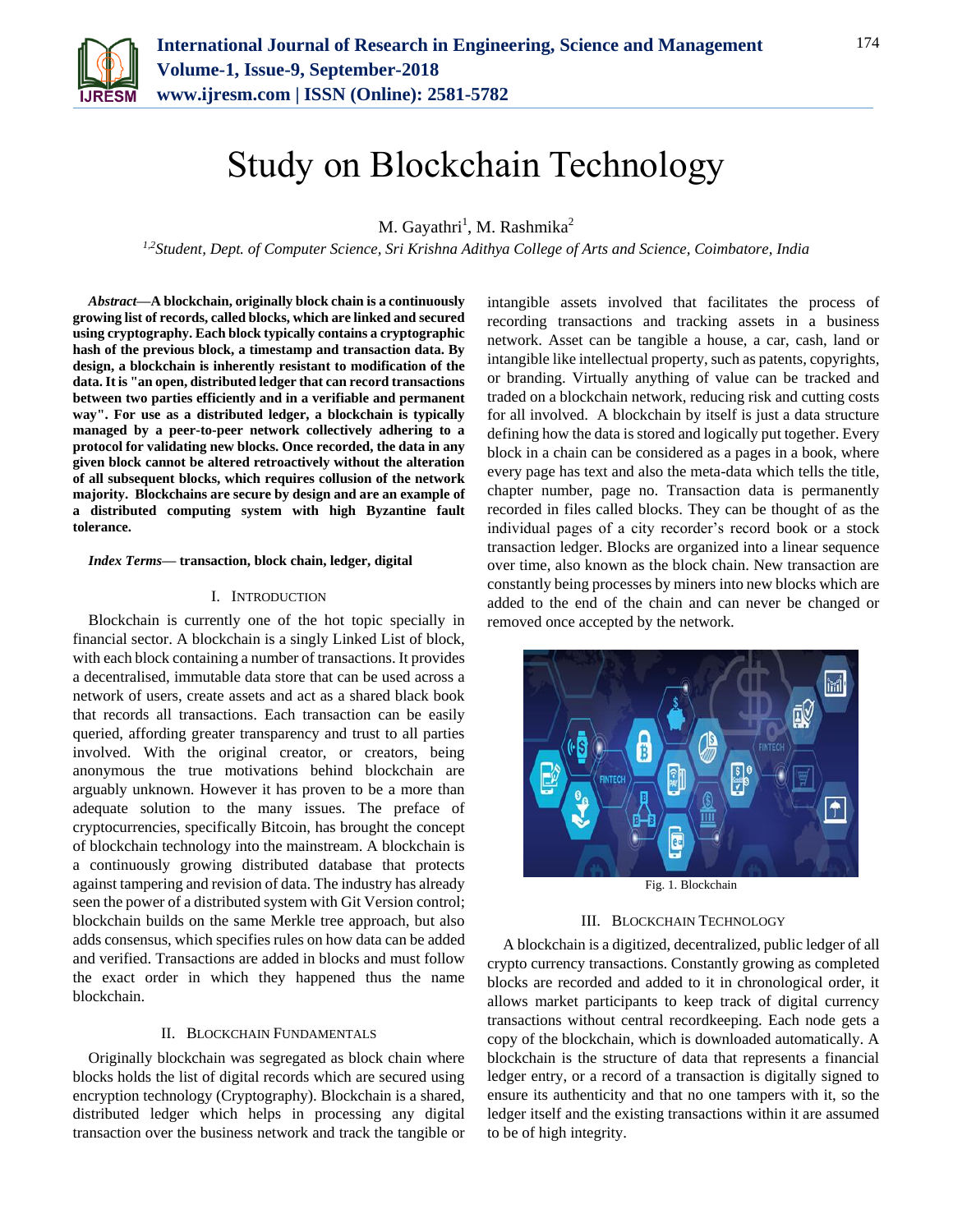

# IV. USECASE BLOCKCHAINS

In Bitcoin's blockchain, the blocks contain information about transactions in Bitcoin. The block states who sends which Bitcoins to whom. As the blockchain has been used to keep track of the movement of all Bitcoins since their inception, the ledger can be checked to know exactly who owns which Bitcoin at any time. The 'who owns what' at any time, is what we call the current 'state' of the blockchain. A transaction only occurs once it is included in a block and added to the chain. Hence, when a block is added to the chain, the state of the blockchain is updated. After all, Bitcoins have moved.



Fig. 2. Use case blockchain

V. PEER-TO-PEER NETWORKS



P2P-network

## Fig. 3. Peer-to-Peer network

To use a blockchain as a ledger for transactional data, I have to be able to check in the blockchain if someone actually made a transaction to my address or wallet. If the blockchain was only stored on one computer, and it happened to be turned off, this would be annoying to say the least. Therefore, the current state of the blockchain is downloaded, synchronized and made available by a large number of computers worldwide. These computers are called 'nodes', and they work together in a peerto-peer network to ensure the blockchain is secure and up-todate. Every one of these nodes stores the complete, updated version of the blockchain. Every time a new block is added, all the nodes update their blockchain.

## VI. WORKING PROCESS

Every time a new transaction is initiated, a block is created with the transactions details and broadcast to all the nodes.

Every block carries a timestamp, and a reference to the previous block in the chain, to help establish a sequence of events. Once the authenticity of the transaction is established, that block is linked to the previous block, which is linked to the previous block, creating a chain called blockchain. This chain of blocks is replicated across the entire network, and all cryptographically secured which makes it not only challenging, but almost impossible to hack. When a new transaction or an edit to an existing transaction comes in to a blockchain, generally a majority of the nodes within a blockchain implementation must execute algorithms to evaluate and verify the history of the individual blockchain block that is proposed. If a majority of the nodes come to a consensus that the history and signature is valid, the new block of transactions is accepted into the ledger and a new block is added to the chain of transactions. If a majority does not concede to the addition or modification of the ledger entry, it is denied and not added to the chain. This distributed consensus model is what allows blockchain to run as a distributed ledger without the need for some central, unifying authority saying what transactions are valid and which ones are not.



Fig. 4. Working process

#### VII. UTILITY OF BLOCKCHAIN

- It helps to maintain strong and secure Digital Identity
- Tokenisation : For the purposes of authenticating a unique physical item, the items are paired with a corresponding digital token
- Data Management for big organization
- Regulatory compliance is a big business opportunity by for many blockchain developers.
- For Audit Trail in any large financial institutions
- It can be a great technology for Contract Management between two parties involved.

#### *Advantages:*

- Empowered users
- High quality data
- Durability, reliability and longevity
- Process integrity
- Transparency and immutability
- Ecosystem simplification